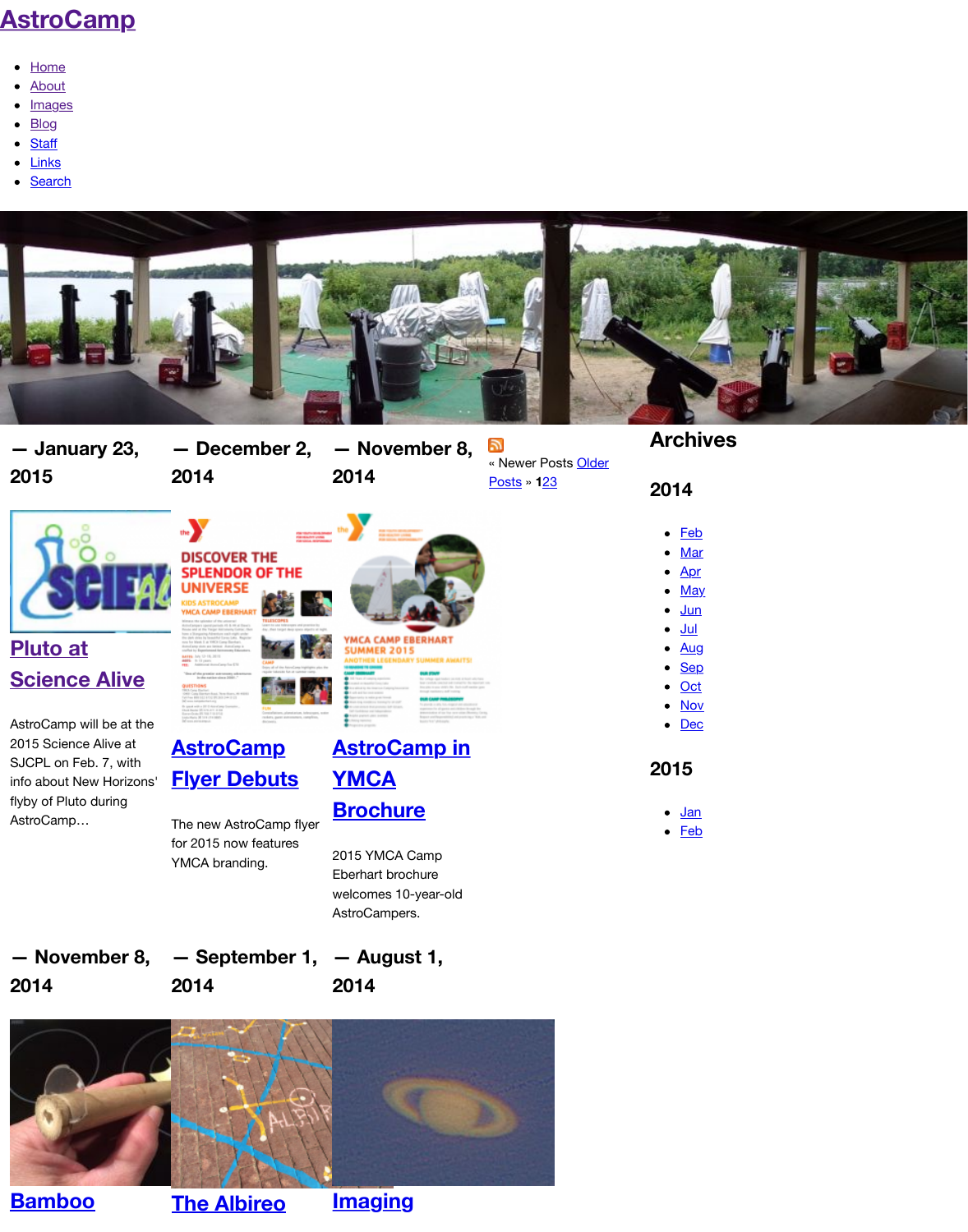[AstroCamp kid](http://www.astrocamp.us/index.php/blog/imaging-saturn/)s use SQMs and the Dark Sky Meter app to quantify the darkness of the sky.

**— July 26, 2014 — July 26, 2014 — July 24, 2014**



## **Enyeart Astro Imaging**

Images from 2014 AstroCamp.

**[Underway in](http://www.astrocamp.us/index.php/blog/2014-dark-skies-values/) 2014**

Image processing of deep space objects is done with equipment donated by Stewart Enyeart.

AstroCamp is underway, with opportunities for kids to observe celestial highlights ranging from Mercury midday to a quasar at…

**[— Jul](http://www.astrocamp.us/index.php/blog/enyeart-astro-imaging/)[y 15, 2014](http://www.astrocamp.us/index.php/blog/2014/) [— March 19,](http://www.astrocamp.us/index.php/blog/underway-in-2014/)**

**2014**